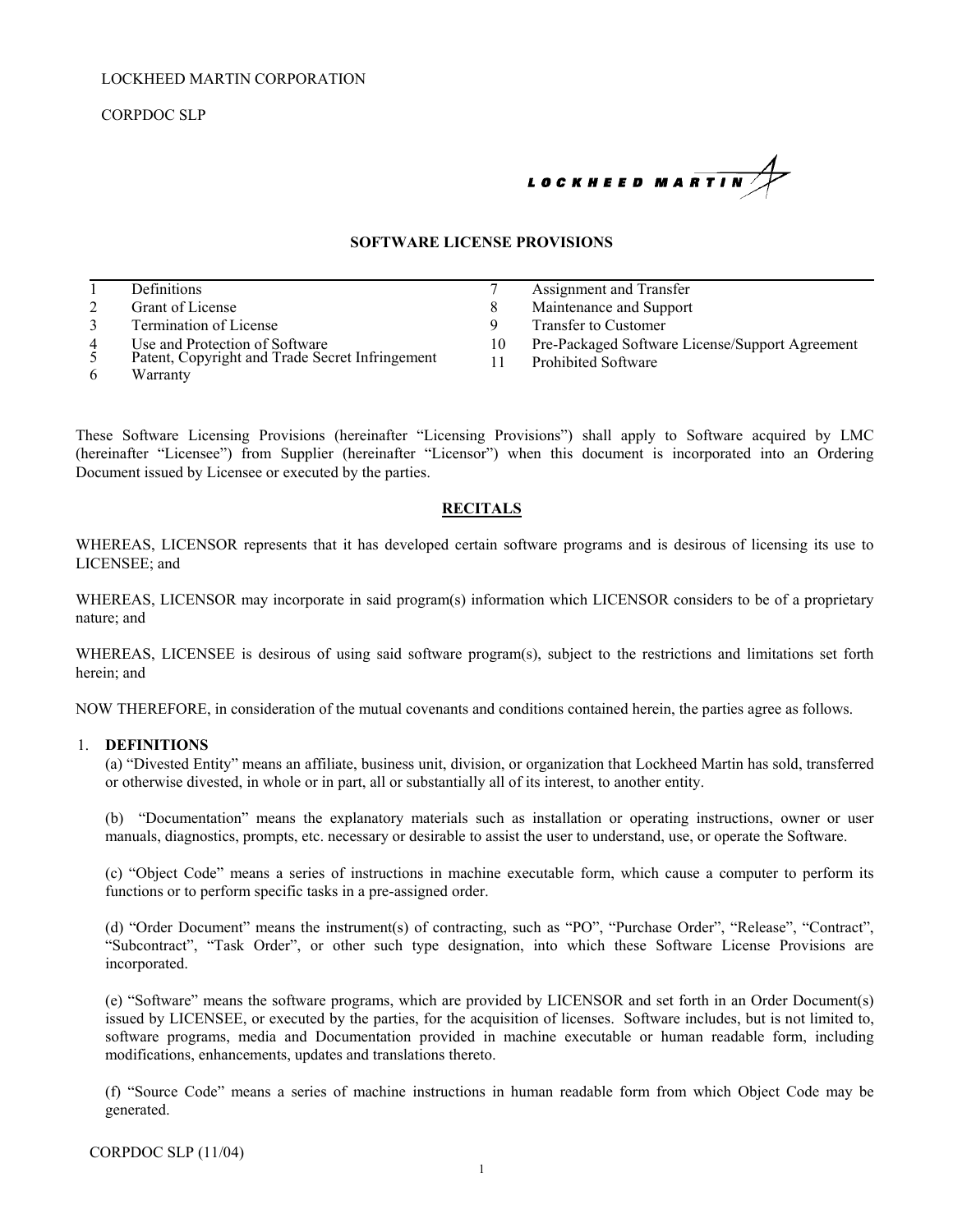## 2. **GRANT OF LICENSE**

(a) LICENSOR hereby grants to LICENSEE a fully paid-up, nonexclusive perpetual license to use and have used on its behalf, the Software subject to the terms and conditions of these Licensing Provisions.

(b) LICENSEE shall have the further right to modify the Software and related information and/or combine same with, or merge same into, other programs and program materials to form enhancements or derivative works. Those portions of such enhancements or derivative works developed by LICENSEE shall be owned by LICENSEE.

(c) LICENSEE shall have the right to make copies of the Software equal to the number of licenses granted.

(d) LICENSEE shall have the right to make additional copies of the Software and Documentation to be used only for purposes of backup, archival storage, test, disaster recovery, development, training, and for other non-production purposes. All such copies shall bear any proprietary notice, which may appear on the Software copy furnished by LICENSOR.

(e) LICENSEE shall have the right to move the Software to a machine owned, leased, controlled, or operated by LICENSEE. LICENSOR acknowledges that during the move the Software may run temporarily on both machines.

(f) Except as otherwise provided in these Licensing Provisions, LICENSEE acknowledges that it is acquiring a license only and nothing contained in this license grant shall be construed as granting LICENSEE ownership of the Software.

# 3. **TERMINATION OF THE LICENSE**

(a) In the event that LICENSEE or LICENSOR fail to perform any material provision of these Licensing Provisions, and if such default is not cured within thirty (30) days after LICENSEE or LICENSOR gives the other party written notice thereof, the party not in default may terminate these Licensing Provisions upon thirty (30) days written notification to the defaulting party.

(b) If the notice of default alleges that LICENSEE has breached the clause entitled Use and Protection of Software, LICENSEE shall use commercially reasonable efforts to cure the default. If LICENSEE is unable to cure the default, and is requested by LICENSOR in writing to destroy or return the Software, LICENSEE shall destroy or return all remaining copies of the Software in LICENSEE's possession to LICENSOR.

(c) If any dispute arises between the parties, LICENSOR shall not disable LICENSEE's use of the Software.

#### 4. **USE AND PROTECTION OF SOFTWARE**

(a) The Software shall be used exclusively by LICENSEE, its authorized employees, subcontractor personnel, and consultants under contract to LICENSEE, working solely for the benefit of LICENSEE.

(b) Notwithstanding the foregoing, LICENSEE may continue to use the software, without incurring any additional license fee, on behalf of a "Divested Entity" as of the effective date following LICENSEE's divestiture of its ownership interest in such Divested Entity; provided that such use shall only be permitted for the period ending on the earlier of (i) three (3) years from the date of such divesture, or (ii) the date on which LICENSEE ceases to process transactions for such Divested Entity. In the event that the Divested Entity wishes to use the software for its own purposes beyond the period specified in this section, LICENSOR agrees to negotiate in good faith a license and fees with the Divested Entity.

(c) Except as provided otherwise in these Licensing Provisions, LICENSEE shall not, without the express written consent of LICENSOR, provide, disclose, or otherwise make available the Software, or copies thereof, to any third party.

(d) LICENSEE shall take reasonable steps to safeguard the Software marked with Licensor's restricted use legend from disclosure to third parties.

### 5. **PATENT, COPYRIGHT AND TRADE SECRET INFRINGEMENT**

(a) LICENSOR agrees to defend, indemnify, and hold harmless LICENSEE and its customers from and against any claims, damages, losses, costs, and expenses, including reasonable attorneys' fees, arising out of any action by a third party that is based upon a claim that any work performed or Software provided infringes or otherwise violates the intellectual property rights of any person or entity.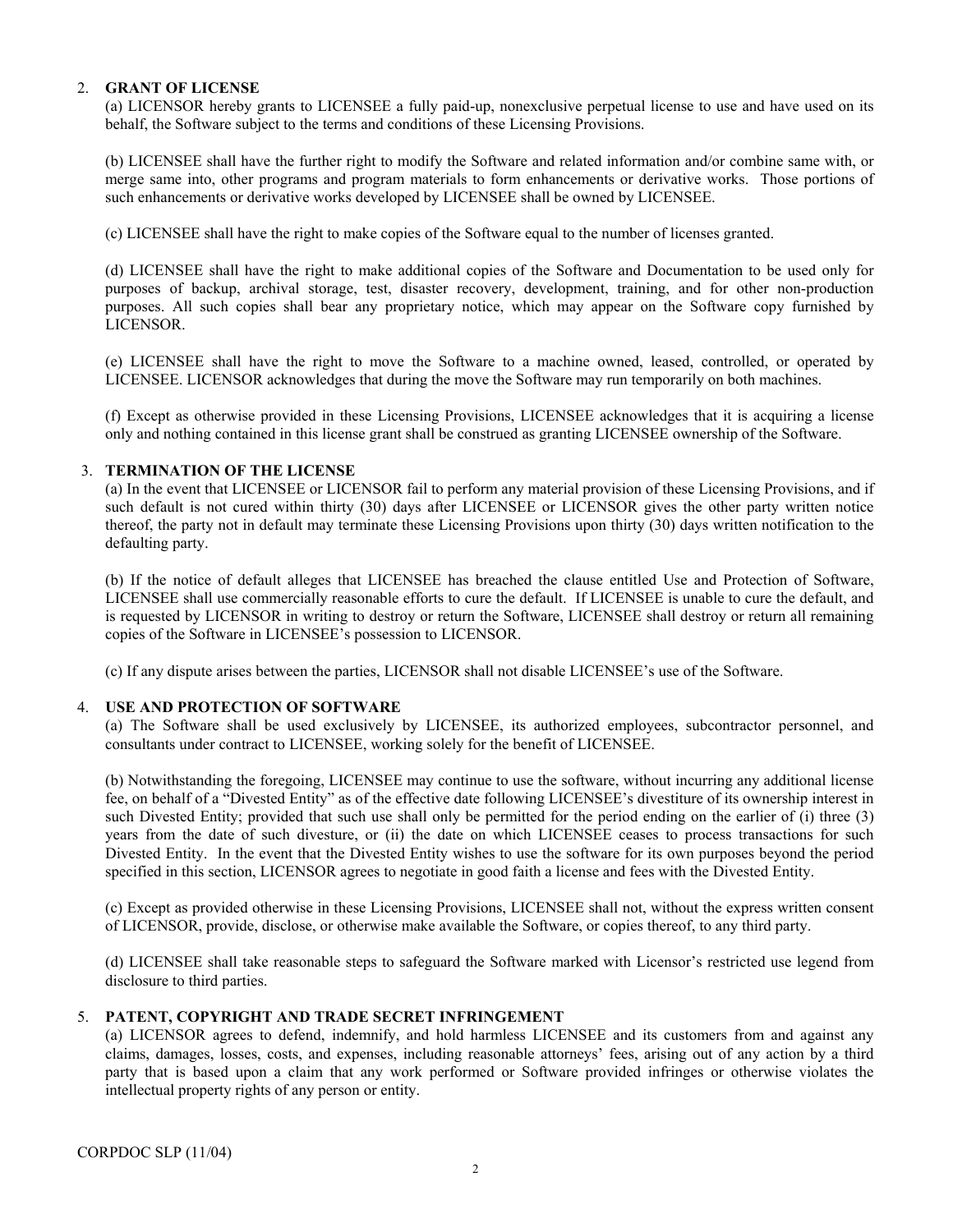(b) If LICENSEE's use of the Software is held to constitute infringement or is enjoined, LICENSOR shall at its option and expense (a) procure for LICENSEE the right to continue using the Software, or (b) replace or modify the same with Software that is non-infringing and provides equivalent functionality acceptable to the LICENSEE.

(c) LICENSOR's obligation to indemnify LICENSEE under this Article shall not apply if the alleged infringement is based upon LICENSEE's unauthorized modification of the Software or the use of the Software in combination with other Software or devices, where such combination caused the infringement and where infringement would not have occurred from LICENSEE'S use of the Software alone.

# 6. **WARRANTY**

(a) LICENSOR warrants that the Software and any maintenance and support provided will not infringe or otherwise violate the intellectual property rights of any third party.

(b) LICENSOR warrants that the Software will conform to LICENSOR's published specifications. In the event of defects in the Software LICENSOR shall correct such defects so that the Software conforms to the LICENSOR's published specifications, and if unable to correct such defects LICENSOR shall refund the license fees paid.

(c) LICENSOR warrants that it has the right to grant the license under these Licensing Provisions and that there are no limiting or disabling mechanisms in the Software, which prevent or restrict LICENSEE's use of the Software in accordance with these Licensing Provisions.

# 7. **ASSIGNMENT AND TRANSFER**

(a) LICENSEE may assign and transfer all or certain of its licenses, and associated rights and responsibilities under these Licensing Provisions:

- (i) To any subsidiary, joint venture or affiliate of LICENSEE;
- (ii) To the third party resulting from the merger, reorganization or sale of all or substantially all of LICENSEE's assets or stock;

- (iii) To a Divested Entity in accordance with Article 4.2.2;
- (iv) To a customer of LICENSEE in accordance with Article 9;
- (v) To a third-party providing outsourcing services to LICENSEE which shall have the right to use the Software for the benefit of LICENSEE;
- (vi) To a third party to provide outsourcing services to LICENSEE'S customer in lieu of LICENSEE providing such service;

 (b) Transfer and assignment under any of the above is subject to the assignee/transferee assuming all obligations under these Licensing Provisions.

# 8. **MAINTENANCE AND SUPPORT**

(a) LICENSOR will provide, at no additional cost to LICENSEE, maintenance support for first twelve months following initial installation of Software.

(b) Beginning one year after initial installation, LICENSOR shall offer optional maintenance support for the Software. If LICENSEE elects to have LICENSOR provide this maintenance support, the parties shall negotiate the cost for such maintenance. .

(c) For purposes of these Licensing Provisions, maintenance and support is defined as the provision of new releases, corrections, patches, enhancements, upgrades, updates, and improvements to the Software and related Documentation. Maintenance shall also include reasonable assistance and consultation to assist LICENSEE in resolving problems with the use of the Software, including the verification, diagnosis and correction of errors and defects in the Software.

(d) In performing maintenance and support to LICENSEE, the LICENSOR, its employees, independent contractors and agents may have access to information and proprietary data of LICENSEE. LICENSOR agrees to take reasonable steps to protect and safeguard LICENSEE'S information and proprietary data from disclosure to third parties, and to use such information and proprietary data only in the performance of its obligations hereunder.

(e) If LICENSOR abandons, elects not to maintain or support the Software, LICENSOR will provide to LICENSEE one complete copy of the then current Documentation and Source Code corresponding to the Software.

CORPDOC SLP (11/04)